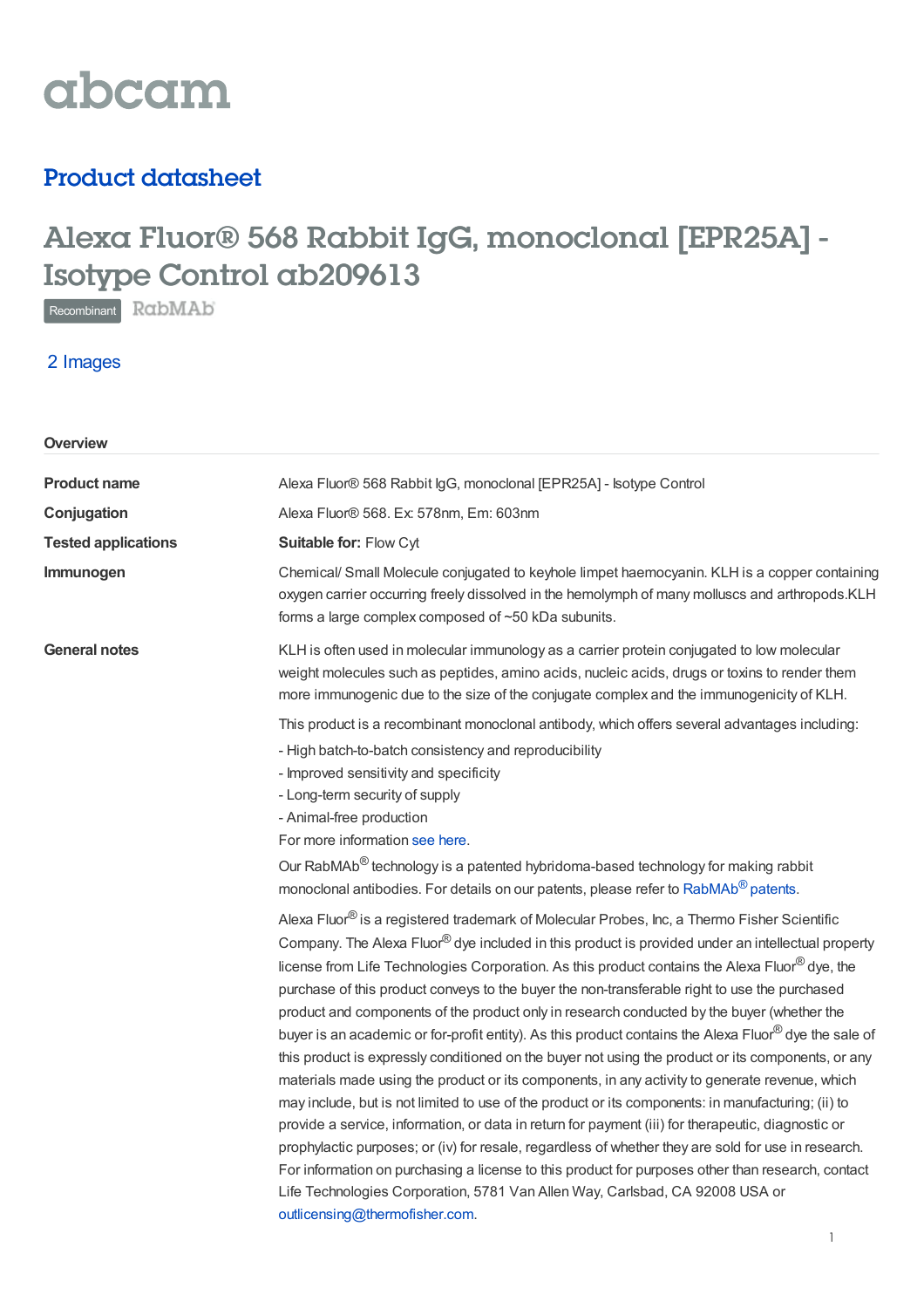# **Properties**

| Form                         | Liquid                                                                                                                                                  |  |  |
|------------------------------|---------------------------------------------------------------------------------------------------------------------------------------------------------|--|--|
| <b>Storage instructions</b>  | Shipped at 4°C. Store at +4°C short term (1-2 weeks). Upon delivery aliquot. Store at -20°C long<br>term. Avoid freeze / thaw cycle. Store In the Dark. |  |  |
| Storage buffer               | pH: 7.40<br>Preservative: 0.02% Sodium azide<br>Constituents: PBS, 30% Glycerol (glycerin, glycerine), 1% BSA                                           |  |  |
| <b>Purity</b>                | Protein A purified                                                                                                                                      |  |  |
| <b>Clonality</b>             | Monoclonal                                                                                                                                              |  |  |
| <b>Clone number</b>          | EPR <sub>25</sub> A                                                                                                                                     |  |  |
| <b>Isotype</b>               | lgG                                                                                                                                                     |  |  |
| <b>Cellular localization</b> | Secreted                                                                                                                                                |  |  |

#### **Applications**

**The Abpromise guarantee** Our [Abpromise](https://www.abcam.com/abpromise) guarantee covers the use of ab209613 in the following tested applications.

The application notes include recommended starting dilutions; optimal dilutions/concentrations should be determined by the end user.

| <b>Application</b> | <b>Abreviews</b> | <b>Notes</b>                                                                                                                                                                   |
|--------------------|------------------|--------------------------------------------------------------------------------------------------------------------------------------------------------------------------------|
| <b>Flow Cyt</b>    |                  | Use at an assay dependent concentration.<br><b>Please note:</b> This product should be diluted to the same<br>concentration (not dilution) of the primary antibody to be used. |

## **Images**



Flow Cytometry - Alexa Fluor® 568 Rabbit IgG, monoclonal [EPR25A] - Isotype Control (ab209613) Overlay histogram showing HeLa cells stained with [ab208827](https://www.abcam.com/ab208827.html) (red line). The cells were fixed with 4% formaldehyde (10 min) and then permeabilized with 0.1% PBS-Triton X-100 for 15 min. The cells were then incubated in 1x PBS / 10% normal goat serum to block non-specific protein-protein interactions followed by the antibody ([ab208827](https://www.abcam.com/ab208827.html), 1/5000 dilution) for 30 min at 22°C.

Isotype control antibody (black line) was rabbit IgG (monoclonal) Alexa Fluor® 568 (ab209613) used at the same concentration and conditions as the primary antibody. Unlabelled sample (blue line) was also used as a control.

Acquisition of >5,000 events were collected using a 50 mW Yellow/Green laser (561nm) and 586/15 bandpass filter.